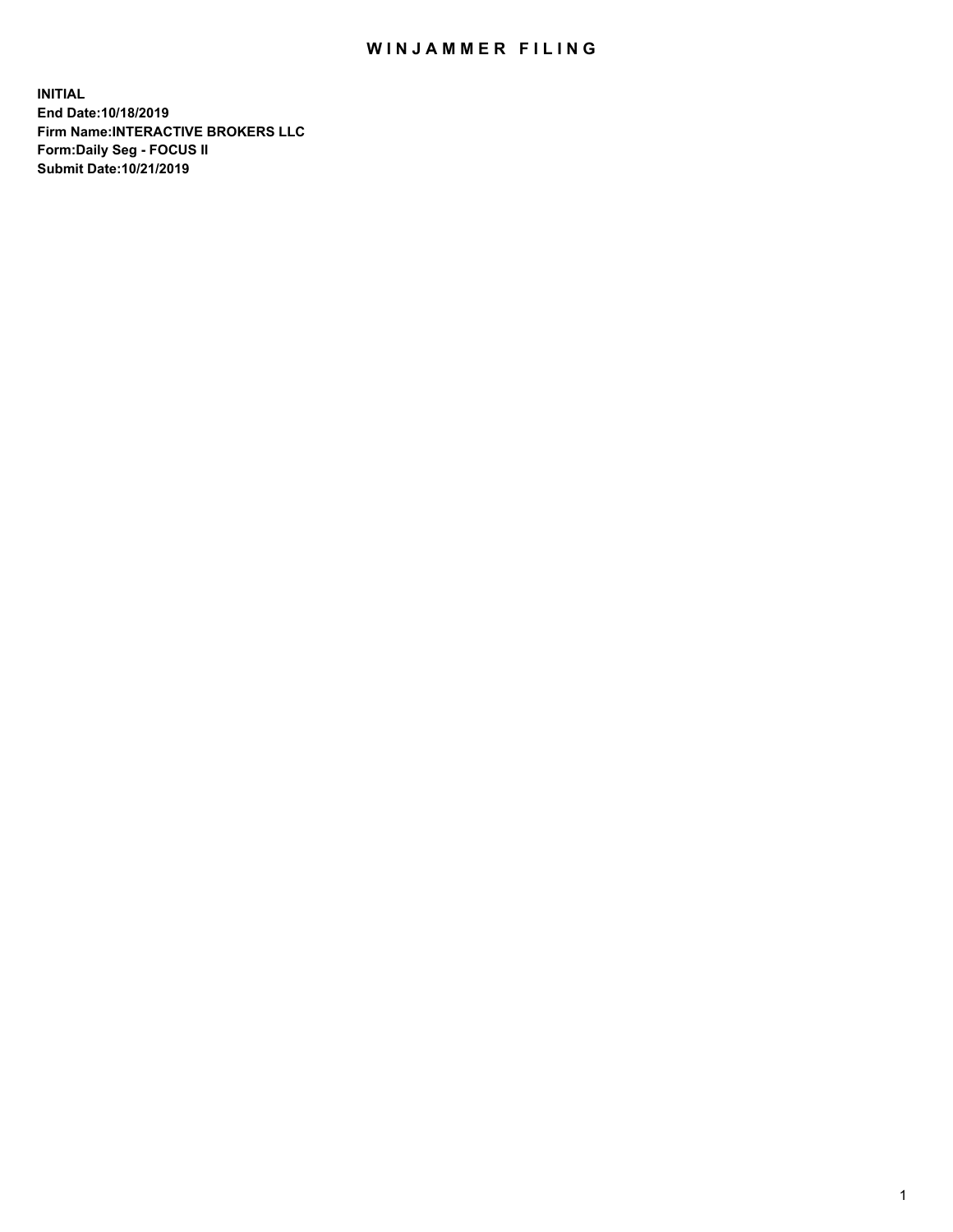**INITIAL End Date:10/18/2019 Firm Name:INTERACTIVE BROKERS LLC Form:Daily Seg - FOCUS II Submit Date:10/21/2019 Daily Segregation - Cover Page**

| Name of Company                                                                                                                                                                                                                                                                                                                | <b>INTERACTIVE BROKERS LLC</b>                                                                  |
|--------------------------------------------------------------------------------------------------------------------------------------------------------------------------------------------------------------------------------------------------------------------------------------------------------------------------------|-------------------------------------------------------------------------------------------------|
| <b>Contact Name</b>                                                                                                                                                                                                                                                                                                            | James Menicucci                                                                                 |
| <b>Contact Phone Number</b>                                                                                                                                                                                                                                                                                                    | 203-618-8085                                                                                    |
| <b>Contact Email Address</b>                                                                                                                                                                                                                                                                                                   | jmenicucci@interactivebrokers.c<br>om                                                           |
| FCM's Customer Segregated Funds Residual Interest Target (choose one):<br>a. Minimum dollar amount: ; or<br>b. Minimum percentage of customer segregated funds required:% ; or<br>c. Dollar amount range between: and; or<br>d. Percentage range of customer segregated funds required between:% and%.                         | $\overline{\mathbf{0}}$<br>$\overline{\mathbf{0}}$<br>155,000,000 245,000,000<br>0 <sub>0</sub> |
| FCM's Customer Secured Amount Funds Residual Interest Target (choose one):<br>a. Minimum dollar amount: ; or<br>b. Minimum percentage of customer secured funds required:% ; or<br>c. Dollar amount range between: and; or<br>d. Percentage range of customer secured funds required between:% and%.                           | $\overline{\mathbf{0}}$<br>0<br>80,000,000 120,000,000<br>0 <sub>0</sub>                        |
| FCM's Cleared Swaps Customer Collateral Residual Interest Target (choose one):<br>a. Minimum dollar amount: ; or<br>b. Minimum percentage of cleared swaps customer collateral required:% ; or<br>c. Dollar amount range between: and; or<br>d. Percentage range of cleared swaps customer collateral required between:% and%. | $\overline{\mathbf{0}}$<br><u>0</u><br>$\underline{0}$ $\underline{0}$<br>00                    |

Attach supporting documents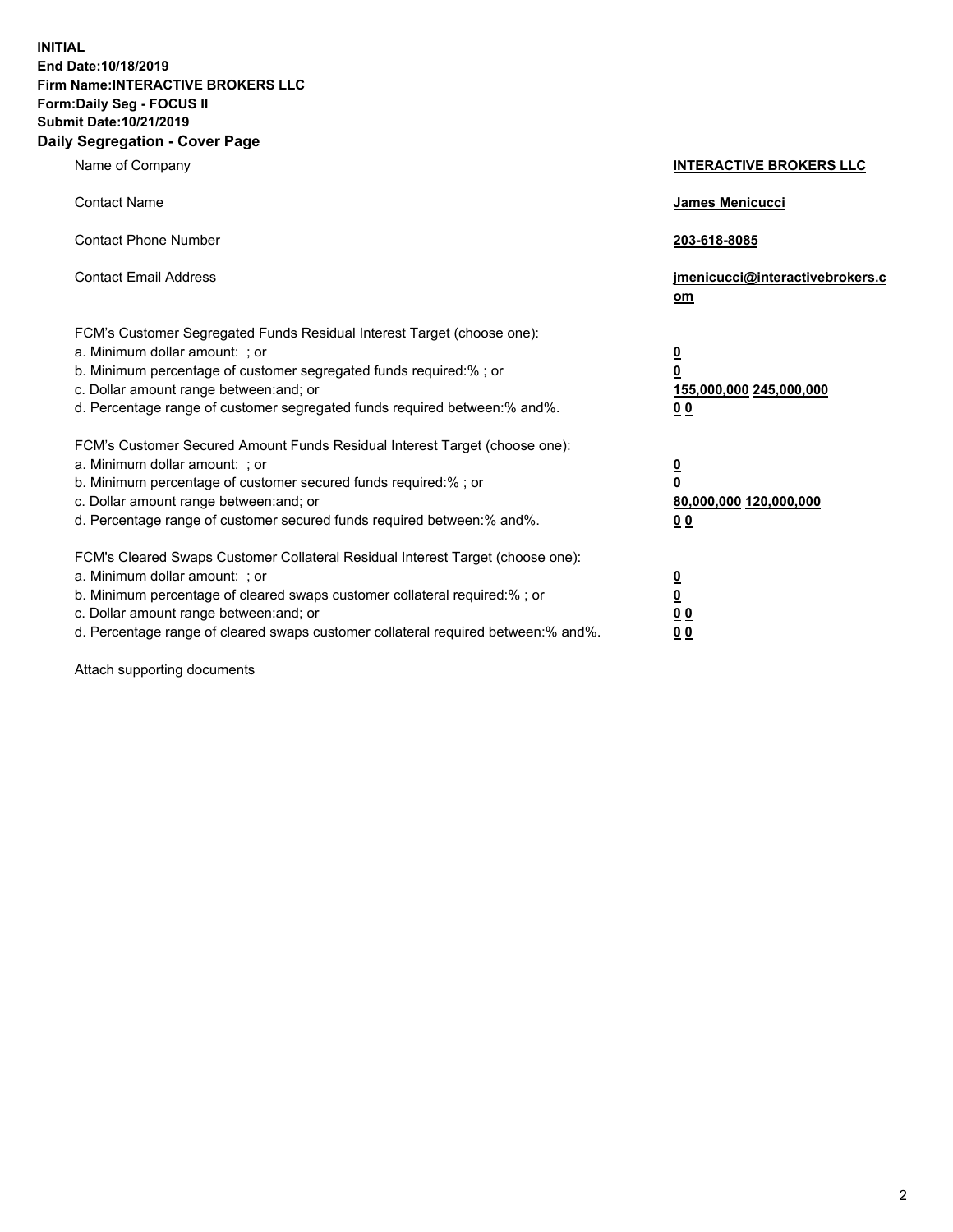## **INITIAL End Date:10/18/2019 Firm Name:INTERACTIVE BROKERS LLC Form:Daily Seg - FOCUS II Submit Date:10/21/2019 Daily Segregation - Secured Amounts**

|            | Daily Segregation - Secured Amounts                                                         |                                  |
|------------|---------------------------------------------------------------------------------------------|----------------------------------|
|            | Foreign Futures and Foreign Options Secured Amounts                                         |                                  |
|            | Amount required to be set aside pursuant to law, rule or regulation of a foreign            | $0$ [7305]                       |
|            | government or a rule of a self-regulatory organization authorized thereunder                |                                  |
| 1.         | Net ledger balance - Foreign Futures and Foreign Option Trading - All Customers             |                                  |
|            | A. Cash                                                                                     | 499,071,797 [7315]               |
|            | B. Securities (at market)                                                                   | $0$ [7317]                       |
| 2.         | Net unrealized profit (loss) in open futures contracts traded on a foreign board of trade   | 7,035,749 [7325]                 |
| 3.         | Exchange traded options                                                                     |                                  |
|            | a. Market value of open option contracts purchased on a foreign board of trade              | 48,318 [7335]                    |
|            | b. Market value of open contracts granted (sold) on a foreign board of trade                | -29,294 [7337]                   |
| 4.         | Net equity (deficit) (add lines 1. 2. and 3.)                                               | 506,126,570 [7345]               |
| 5.         | Account liquidating to a deficit and account with a debit balances - gross amount           | 4,581 [7351]                     |
|            | Less: amount offset by customer owned securities                                            | 0 [7352] 4,581 [7354]            |
| 6.         | Amount required to be set aside as the secured amount - Net Liquidating Equity              | 506,131,151 [7355]               |
|            | Method (add lines 4 and 5)                                                                  |                                  |
| 7.         | Greater of amount required to be set aside pursuant to foreign jurisdiction (above) or line | 506,131,151 [7360]               |
|            | 6.                                                                                          |                                  |
|            | FUNDS DEPOSITED IN SEPARATE REGULATION 30.7 ACCOUNTS                                        |                                  |
| 1.         | Cash in banks                                                                               |                                  |
|            | A. Banks located in the United States                                                       | 41,691,885 [7500]                |
|            | B. Other banks qualified under Regulation 30.7                                              | 0 [7520] 41,691,885 [7530]       |
| 2.         | Securities                                                                                  |                                  |
|            | A. In safekeeping with banks located in the United States                                   | 492,432,938 [7540]               |
|            | B. In safekeeping with other banks qualified under Regulation 30.7                          | 0 [7560] 492,432,938 [7570]      |
| 3.         | Equities with registered futures commission merchants                                       |                                  |
|            | A. Cash                                                                                     | $0$ [7580]                       |
|            | <b>B.</b> Securities                                                                        | $0$ [7590]                       |
|            | C. Unrealized gain (loss) on open futures contracts                                         | $0$ [7600]                       |
|            | D. Value of long option contracts                                                           | $0$ [7610]                       |
|            | E. Value of short option contracts                                                          | 0 [7615] 0 [7620]                |
| 4.         | Amounts held by clearing organizations of foreign boards of trade                           |                                  |
|            | A. Cash                                                                                     | $0$ [7640]                       |
|            | <b>B.</b> Securities                                                                        | $0$ [7650]                       |
|            | C. Amount due to (from) clearing organization - daily variation                             | $0$ [7660]                       |
|            | D. Value of long option contracts                                                           | $0$ [7670]                       |
|            | E. Value of short option contracts                                                          | 0 [7675] 0 [7680]                |
| 5.         | Amounts held by members of foreign boards of trade                                          |                                  |
|            | A. Cash                                                                                     | 98,489,536 [7700]                |
|            | <b>B.</b> Securities                                                                        | $0$ [7710]                       |
|            | C. Unrealized gain (loss) on open futures contracts                                         | -5,674,984 [7720]                |
|            | D. Value of long option contracts                                                           | 48,318 [7730]                    |
|            | E. Value of short option contracts                                                          | -29,294 [7735] 92,833,576 [7740] |
| 6.         | Amounts with other depositories designated by a foreign board of trade                      | 0 [7760]                         |
| 7.         | Segregated funds on hand                                                                    | $0$ [7765]                       |
| 8.         | Total funds in separate section 30.7 accounts                                               | 626,958,399 [7770]               |
| 9.         | Excess (deficiency) Set Aside for Secured Amount (subtract line 7 Secured Statement         | 120,827,248 [7380]               |
|            | Page 1 from Line 8)                                                                         |                                  |
| 10.<br>11. | Management Target Amount for Excess funds in separate section 30.7 accounts                 | 80,000,000 [7780]                |
|            | Excess (deficiency) funds in separate 30.7 accounts over (under) Management Target          | 40,827,248 [7785]                |
|            |                                                                                             |                                  |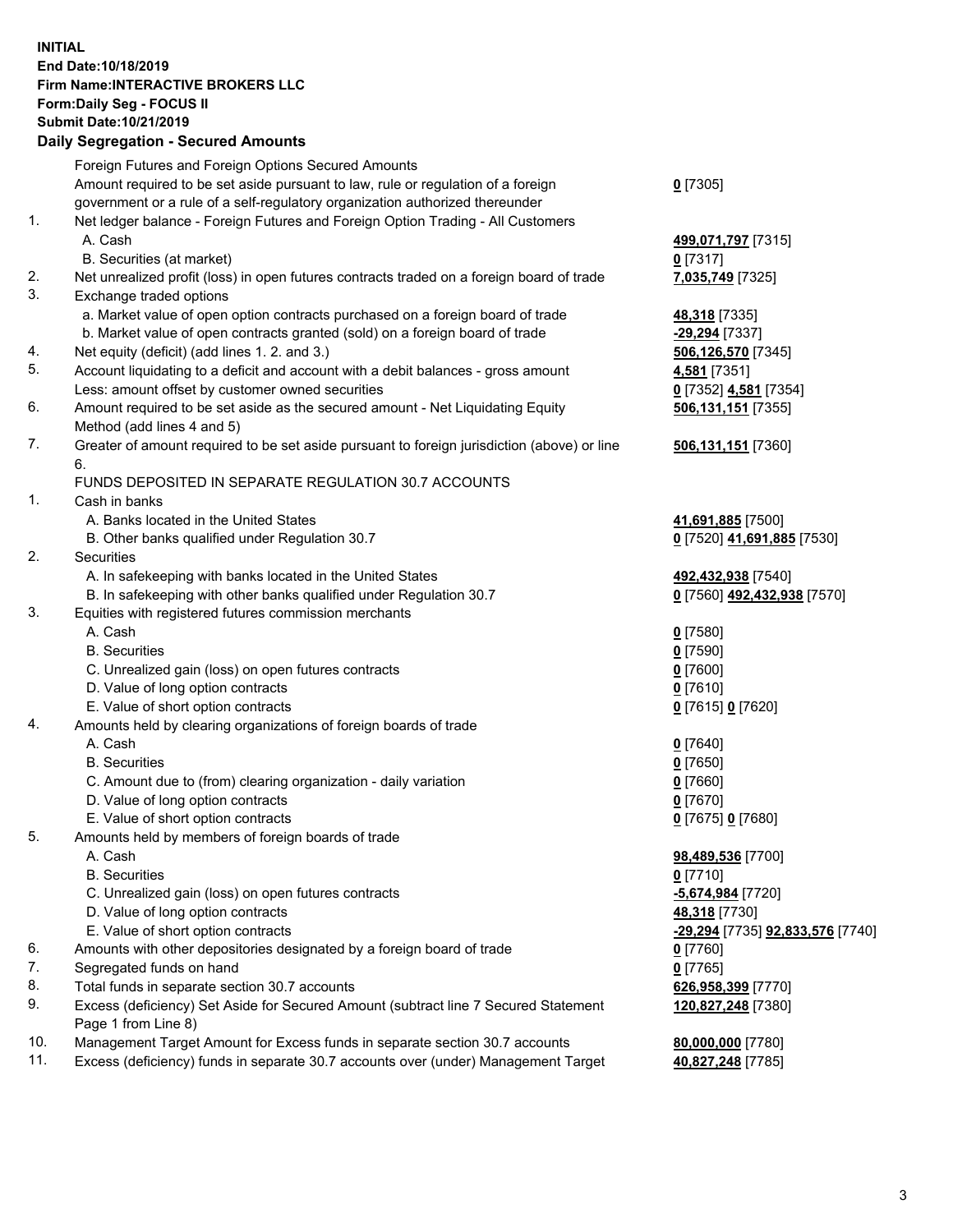**INITIAL End Date:10/18/2019 Firm Name:INTERACTIVE BROKERS LLC Form:Daily Seg - FOCUS II Submit Date:10/21/2019 Daily Segregation - Segregation Statement** SEGREGATION REQUIREMENTS(Section 4d(2) of the CEAct) 1. Net ledger balance A. Cash **4,087,737,209** [7010] B. Securities (at market) **0** [7020] 2. Net unrealized profit (loss) in open futures contracts traded on a contract market **-41,095,055** [7030] 3. Exchange traded options A. Add market value of open option contracts purchased on a contract market **187,586,442** [7032] B. Deduct market value of open option contracts granted (sold) on a contract market **-180,880,408** [7033] 4. Net equity (deficit) (add lines 1, 2 and 3) **4,053,348,188** [7040] 5. Accounts liquidating to a deficit and accounts with debit balances - gross amount **988,242** [7045] Less: amount offset by customer securities **0** [7047] **988,242** [7050] 6. Amount required to be segregated (add lines 4 and 5) **4,054,336,430** [7060] FUNDS IN SEGREGATED ACCOUNTS 7. Deposited in segregated funds bank accounts A. Cash **963,036,039** [7070] B. Securities representing investments of customers' funds (at market) **2,027,397,770** [7080] C. Securities held for particular customers or option customers in lieu of cash (at market) **0** [7090] 8. Margins on deposit with derivatives clearing organizations of contract markets A. Cash **3,193,053** [7100] B. Securities representing investments of customers' funds (at market) **1,271,026,298** [7110] C. Securities held for particular customers or option customers in lieu of cash (at market) **0** [7120] 9. Net settlement from (to) derivatives clearing organizations of contract markets **108,018** [7130] 10. Exchange traded options A. Value of open long option contracts **187,495,632** [7132] B. Value of open short option contracts **-180,834,378** [7133] 11. Net equities with other FCMs A. Net liquidating equity **0** [7140] B. Securities representing investments of customers' funds (at market) **0** [7160] C. Securities held for particular customers or option customers in lieu of cash (at market) **0** [7170] 12. Segregated funds on hand **0** [7150] 13. Total amount in segregation (add lines 7 through 12) **4,271,422,432** [7180] 14. Excess (deficiency) funds in segregation (subtract line 6 from line 13) **217,086,002** [7190] 15. Management Target Amount for Excess funds in segregation **155,000,000** [7194]

16. Excess (deficiency) funds in segregation over (under) Management Target Amount Excess

**62,086,002** [7198]